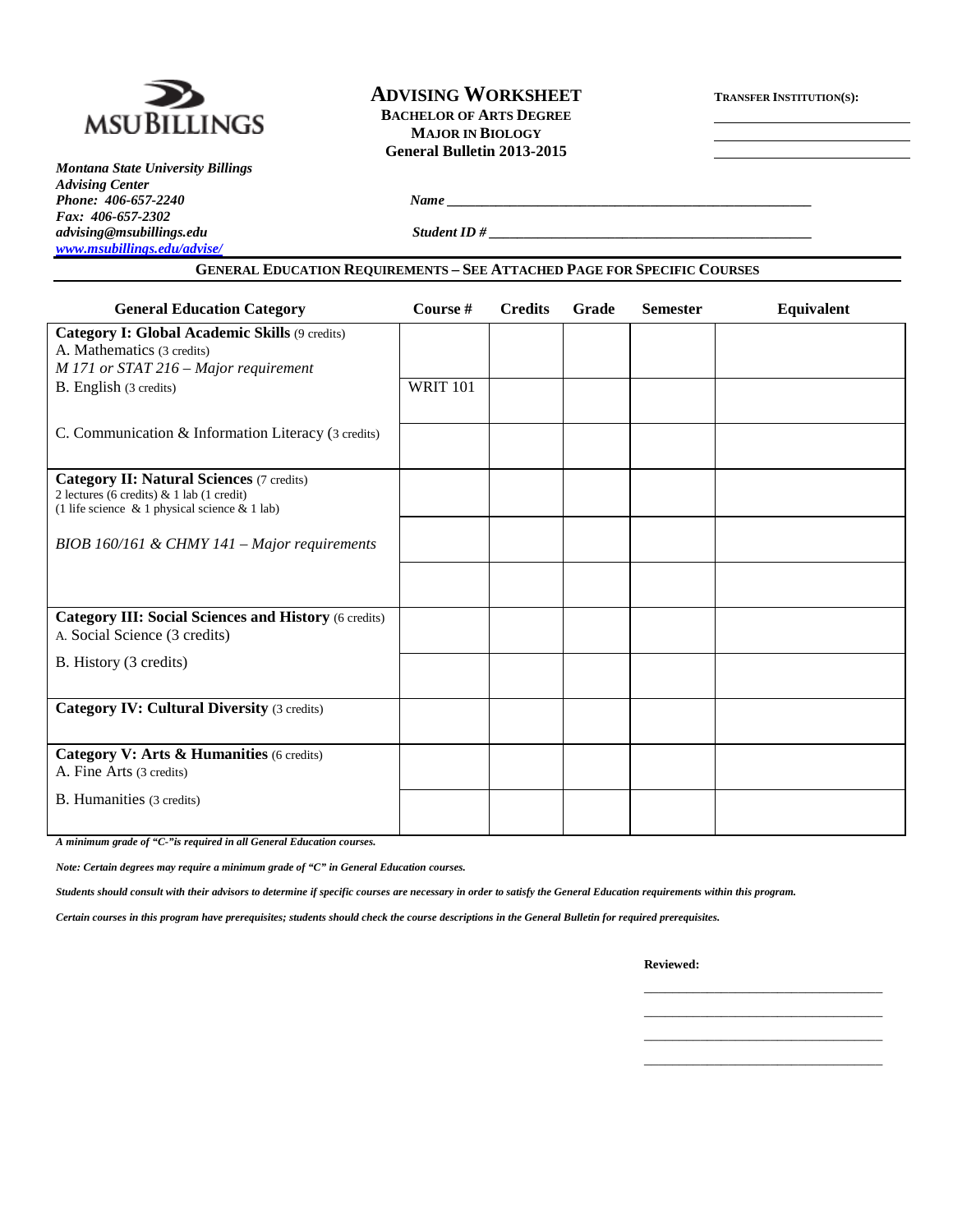# **GENERAL EDUCATION REQUIREMENTS**

|                  |      | <b>CATEGORY I: GLOBAL ACADEMIC SKILLS</b><br><b>9</b> credits  |   |
|------------------|------|----------------------------------------------------------------|---|
|                  |      | Students are required to take one course from each subcategory |   |
|                  |      | <b>Subcategory A - Mathematics</b><br>3 credits                |   |
| M                | 105  | Contemporary Mathematics                                       | 3 |
| М                | 114  | <b>Extended Technical Mathematics</b>                          | 3 |
| М                | 121  | College Algebra                                                | 3 |
| М                | 122  | College Trigonometry                                           | 3 |
| М                | 131  | Mathematics for Elementary Teachers II                         | 3 |
| М                | 143  | <b>Finite Mathematics</b>                                      | 4 |
| $\boldsymbol{M}$ | 171  | Calculus I                                                     | 4 |
| <b>STAT</b>      | 141  | <b>Introduction to Statistical Concepts</b>                    | 3 |
| <b>STAT</b>      | 216  | <b>Introduction to Statistics</b>                              | 4 |
|                  |      | 3 credits<br>Subcategory B - English                           |   |
| WRIT             | 101  | College Writing I                                              | 3 |
| WRIT             | 121  | Introduction to Technical Writing                              | 3 |
| WRIT             | 122. | <b>Introduction to Business Writing</b>                        | 3 |
| WRIT             | 201  | College Writing II                                             | 3 |
| WRIT             | 220  | Business & Professional Writing                                | 3 |
| WRIT             | 221  | Intermediate Technical Writing                                 | 3 |
|                  |      | Subcategory C- Communication & Information Literacy 3 credits  |   |
| <b>BMIS</b>      | 150  | Computer Literacy                                              | 3 |
| COMX             | 111  | Introduction to Public Speaking                                | 3 |
| <b>COMX</b>      | 115  | Introduction to Interpersonal Communication 3                  |   |
| LSCI             | 125  | Research in the Information Age                                | 3 |

**CATEGORY II: NATURAL SCIENCES 6 cr. lecture & 1 cr. lab**

*Students are required to take one course from each subcategory and at least one corresponding lab or SCIN 101, 102, 103 & 104*

|             |     | <b>Subcategory A – Life Sciences</b>            | 3-4 credits                      |
|-------------|-----|-------------------------------------------------|----------------------------------|
| <b>BIOB</b> | 101 | Discover Biology                                | 3                                |
| <b>BIOB</b> | 102 | Discover Biology Lab                            | 1                                |
| <b>BIOB</b> | 160 | <b>Principles of Living Systems</b>             | 3                                |
| <b>BIOB</b> | 161 | <b>Principles of Living Systems Lab</b>         | 1                                |
|             |     | <b>Subcategory B - Physical Sciences</b>        | 3-4 credits                      |
| ASTR        | 110 | Introduction to Astronomy                       | 3                                |
| ASTR        | 111 | Introduction to Astronomy Lab                   | 1                                |
| <b>CHMY</b> | 121 | Introduction to General Chemistry               | 3                                |
| <b>CHMY</b> | 122 | Introduction to General Chemistry Lab           | $\mathbf{1}$                     |
| <b>CHMY</b> | 141 | <b>College Chemistry I</b>                      | 3                                |
| <b>CHMY</b> | 142 | <b>College Chemistry Laboratory I</b>           | 1                                |
| GEO         | 101 | Introduction to Physical Geology                | 3                                |
| GEO         | 102 | Introduction to Physical Geology Laboratory     | 1                                |
| <b>GPHY</b> | 112 | Introduction to Physical Geography Lab          | 1                                |
| <b>GPHY</b> | 111 | Introduction to Physical Geography              | 3                                |
| <b>PHSX</b> | 103 | Our Physical World                              | 3                                |
| PHSX        | 104 | Our Physical World Lab                          | 1                                |
| PHSX        | 205 | College Physics I                               | 3                                |
| PHSX        | 206 | College Physics I Lab                           | 1                                |
| <b>PHSX</b> | 105 | Fundamentals of Phys Sci                        | 3                                |
| <b>PHSX</b> | 106 | Fundamentals of Phys Sci Lab                    | 1                                |
|             |     | Subcategories A and B – Integrated Sciences     | 7 credits                        |
|             |     | SCIN 101, 102, 103 $\&$ 104 Integrated Sciences | $3, \frac{1}{2}, 3, \frac{1}{2}$ |

**CATEGORY III: SOCIAL SCIENCES AND HISTORY 6 credits**

| Students are required to take one course from each subcategory |     |                                        |           |  |  |
|----------------------------------------------------------------|-----|----------------------------------------|-----------|--|--|
|                                                                |     | <b>Subcategory A – Social Sciences</b> | 3 credits |  |  |
| <b>ANTY</b>                                                    | 217 | Physical Anthropology & Archeology     | 3         |  |  |
| <b>BGEN</b>                                                    | 105 | Introduction to Business               | 3         |  |  |
| <b>COMX</b>                                                    | 106 | Communicating in a Dynamic Workplace   | 3         |  |  |
| <b>ECNS</b>                                                    | 201 | Principles of Microeconomics           | 3         |  |  |
| <b>ECNS</b>                                                    | 202 | Principles of Macroeconomics           | 3         |  |  |
| EDU                                                            | 105 | <b>Education and Democracy</b>         | 3         |  |  |
| <b>GPHY</b>                                                    | 141 | Geography of World Regions             | 3         |  |  |
| <b>HTH</b>                                                     | 110 | Personal Health and Wellness           | 3         |  |  |
| <b>PSCI</b>                                                    | 210 | Introduction to American Government    | 3         |  |  |
| <b>PSCI</b>                                                    | 220 | Introduction to Comparative Government | 3         |  |  |
| <b>PSYX</b>                                                    | 100 | Introduction to Psychology             | 3         |  |  |
| <b>PSYX</b>                                                    | 231 | <b>Human Relations</b>                 | 3         |  |  |
| <b>SOCI</b>                                                    | 101 | Introduction to Sociology              | 3         |  |  |
| SOCI                                                           | 201 | Social Problems                        |           |  |  |

| <b>Subcategory B - History</b> |     |                                         | 3 credits     |
|--------------------------------|-----|-----------------------------------------|---------------|
| <b>HSTA</b>                    | 101 | American History I                      |               |
| <b>HSTA</b>                    | 102 | American History II                     | 3             |
| <b>HSTR</b>                    | 101 | <b>Western Civilization I</b>           | $\mathcal{R}$ |
| <b>HSTR</b>                    | 102 | <b>Western Civilization II</b>          | 3             |
| <b>HSTR</b>                    | 103 | Honors Western Civilization I           | 3             |
| <b>HSTR</b>                    | 104 | Honors Western Civilization II          | 3             |
| <b>PSCI</b>                    | 230 | Introduction to International Relations | 3             |

|               |     | <b>CATEGORY IV: CULTURAL DIVERSITY</b><br>3 credits |   |
|---------------|-----|-----------------------------------------------------|---|
| A&SC/WGSS 274 |     | Women, Culture, and Society                         | 3 |
| <b>ANTY</b>   | 220 | Culture and Society                                 | 3 |
| <b>ARTH</b>   | 160 | Global Visual Culture                               | 3 |
| <b>COMX</b>   | 212 | Introduction to Intercultural Communication         | 3 |
| <b>GPHY</b>   | 121 | Human Geography                                     | 3 |
| HTH           | 270 | Global Health Issues                                | 3 |
| LIT           | 230 | World Literature Survey                             | 3 |
| <b>MUSI</b>   | 207 | World Music                                         | 3 |
| <b>NASX</b>   | 105 | Introduction to Native American Studies             | 3 |
| <b>NASX</b>   | 205 | Native Americans in Contemporary Society            | 3 |
| PHL.          | 271 | Philosophy & Religion of India                      | 3 |
| PHL           | 272 | Philosophy & Religion of China/Tibet/Japan          | 3 |
| <b>REHA</b>   | 201 | Introduction to Diversity in Counseling             | 3 |
| <b>RLST</b>   | 170 | The Religious Quest                                 | 3 |
| <b>SPNS</b>   | 150 | The Hispanic Tradition                              | 3 |

#### **CATEGORY V: ARTS & HUMANITIES 6 credits**

| Students are required to take one course from each subcategory |     |                                        |           |  |
|----------------------------------------------------------------|-----|----------------------------------------|-----------|--|
|                                                                |     | Subcategory $A$ – Fine Arts            | 3 credits |  |
| ARTZ                                                           | 101 | Art Fundamentals                       | 3         |  |
| ARTZ                                                           | 105 | Visual Language-Drawing                | 3         |  |
| ARTZ                                                           | 131 | Ceramics for Non-majors                | 3         |  |
| CRWR                                                           | 240 | <b>Intro Creative Writing Workshop</b> | 3         |  |
| FILM                                                           | 160 | Introduction to World Cinema           | 3         |  |
| LIT                                                            | 270 | Film & Literature                      | 3         |  |
| <b>MART</b>                                                    | 260 | Computer Presentation and Animation    | 3         |  |
| MUSI                                                           | 101 | <b>Enjoyment of Music</b>              | 3         |  |
| MUSI                                                           | 114 | Band: MSUB Symphonic                   | 1         |  |
| MUSI                                                           | 131 | Jazz Ensemble I: MSUB                  |           |  |
| MUSI                                                           | 147 | Choral Ensemble: University Chorus     |           |  |
| THTR                                                           | 101 | Introduction to Theatre                | 3         |  |
| THTR                                                           | 120 | Introduction to Acting I               | 3         |  |
|                                                                |     | <b>Subcategory B - Humanities</b>      | 3 credits |  |
| ARTH                                                           | 150 | Introduction to Art History            | 3         |  |
| <b>HONR</b>                                                    | 111 | Perspectives and Understanding         | 3         |  |
| LIT                                                            | 110 | Introduction to Literature             | 3         |  |
| LIT                                                            | 240 | The Bible as Literature                | 3         |  |
| PHL.                                                           | 110 | Introduction to Ethics                 | 3         |  |
| PHL                                                            | 111 | Philosophies of Life                   | 3         |  |
|                                                                |     |                                        |           |  |

**Total 31**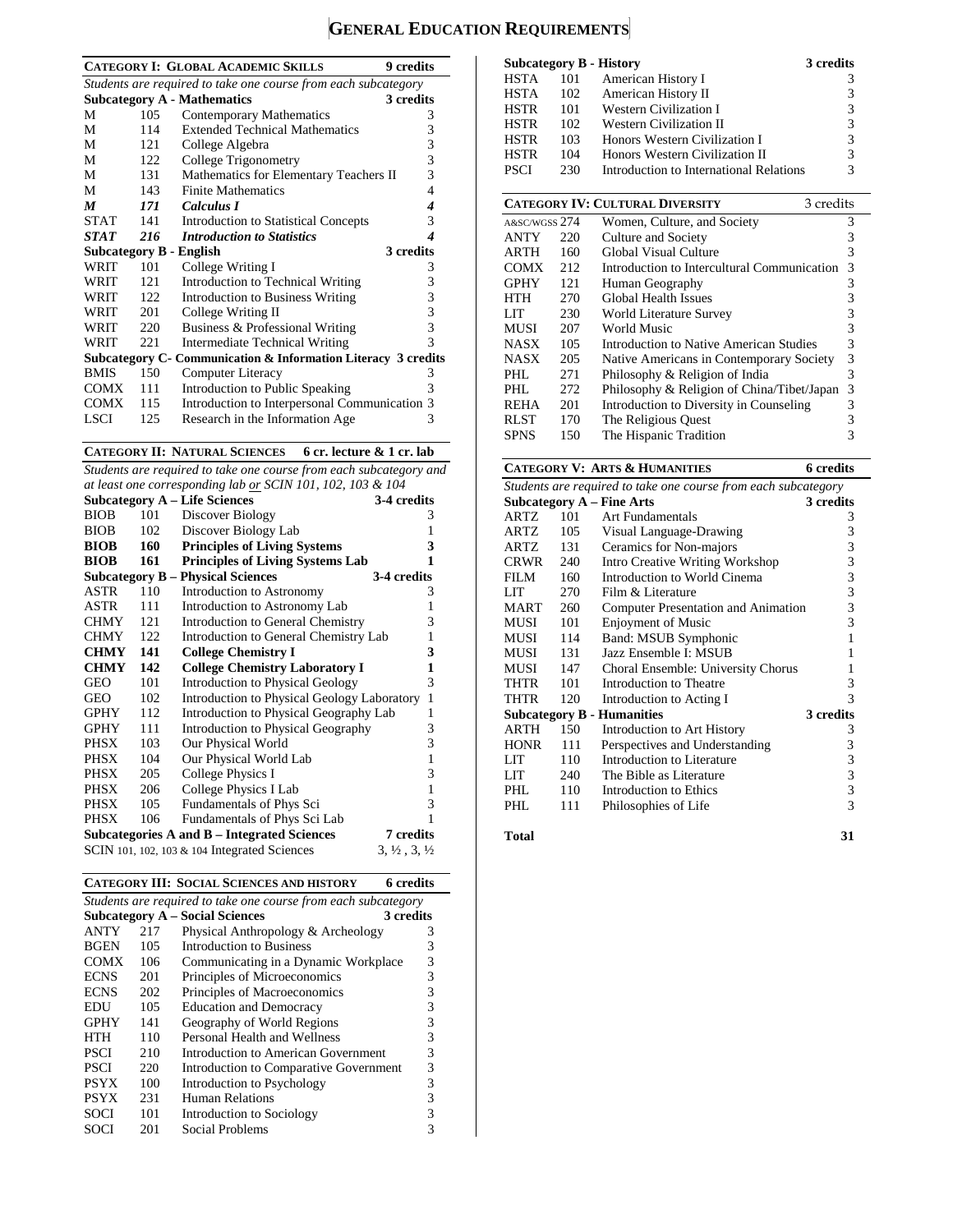| course                                                             | <b>Predits</b> | Grade | Semester | Equivalent |  |
|--------------------------------------------------------------------|----------------|-------|----------|------------|--|
| A minimum grade of C or better is required in all major coursework |                |       |          |            |  |

|             | <b>Biology Requirements</b> |                                         |   |  |  |  |  |
|-------------|-----------------------------|-----------------------------------------|---|--|--|--|--|
| *BIOB       | 160                         | Principles of Living Systems            | 3 |  |  |  |  |
| $*$ BIOB    | 161                         | Principles of Living Systems Lab        |   |  |  |  |  |
| <b>BIOB</b> | 170                         | Principles of Biological Diversity      | 3 |  |  |  |  |
| <b>BIOB</b> | 171                         | Principles of Biological Diversity Lab  |   |  |  |  |  |
| <b>BIOB</b> | 260                         | Cellular and Molecular Biology          | 3 |  |  |  |  |
| <b>BIOB</b> | 261                         | Cellular and Molecular Biology Lab      |   |  |  |  |  |
| <b>BIOB</b> | 375                         | <b>General Genetics</b>                 | 3 |  |  |  |  |
| <b>BIOB</b> | 376                         | General Genetics Lab                    |   |  |  |  |  |
| <b>BIOE</b> | 370                         | General Ecology                         | 3 |  |  |  |  |
| <b>BIOE</b> | 371                         | General Ecology Lab                     |   |  |  |  |  |
| <b>BIOB</b> | 425                         | Advanced Cell and Molecular Biology     | 3 |  |  |  |  |
| <b>BIOB</b> | 426                         | Advanced Cell and Molecular Biology Lab |   |  |  |  |  |
| <b>BIOB</b> | 490                         | Undergraduate Research                  | 2 |  |  |  |  |
| <b>BIOB</b> | 499                         | Senior Thesis/Capstone                  |   |  |  |  |  |

## **Unrestricted Biology electives (15 credits – at least 7 credits in upper division courses)**

*\*BIOB 101/102 does not qualify in this category.*

**Biology Total 42**

## **Chemistry Requirements**

 $\blacksquare$ 

| <b>BCH</b>  | 381 | <b>Biochemistry Lab</b>              |   |  |  |
|-------------|-----|--------------------------------------|---|--|--|
| <b>BCH</b>  | 380 | Biochemistry                         | 3 |  |  |
| <b>CHMY</b> | 212 | Elements of Organic Chemistry Lab    |   |  |  |
| <b>CHMY</b> | 211 | <b>Elements of Organic Chemistry</b> | 3 |  |  |
| <b>CHMY</b> | 144 | College Chemistry Laboratory II      |   |  |  |
| <b>CHMY</b> | 143 | College Chemistry II                 | 3 |  |  |
| *CHMY       | 142 | College Chemistry Laboratory I       |   |  |  |
| *CHMY       | 141 | College Chemistry I                  | 3 |  |  |

## **Mathematics or Statistics Requirement** (choose **one** of the following)

| $^*M$    |     | Calculus I                      |  |  |
|----------|-----|---------------------------------|--|--|
| $*$ STAT | 216 | Introduction to Statistics      |  |  |
|          |     | <b>Math or Statistics Total</b> |  |  |

\*May satisfy Academic Foundations/General Education requirements.